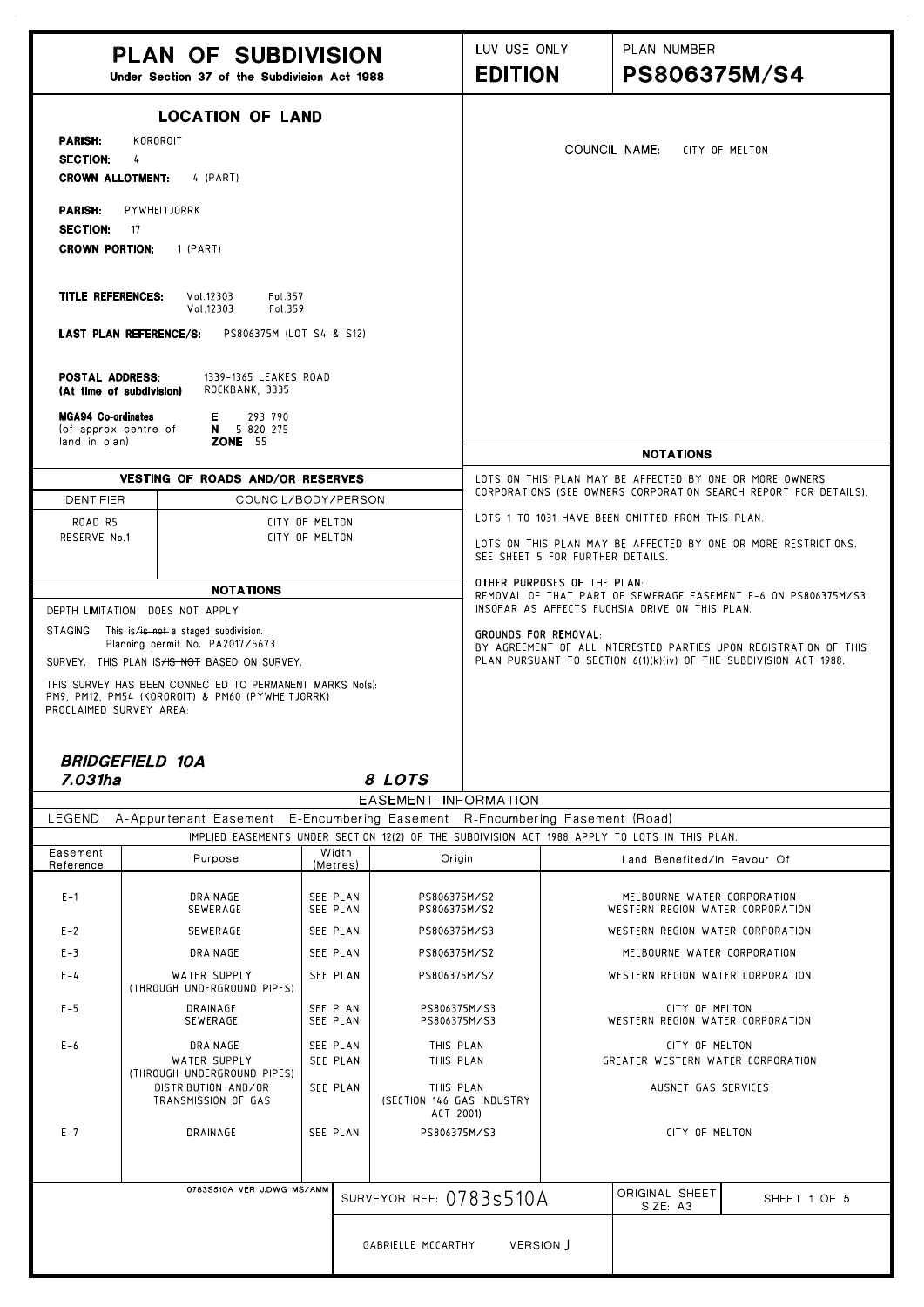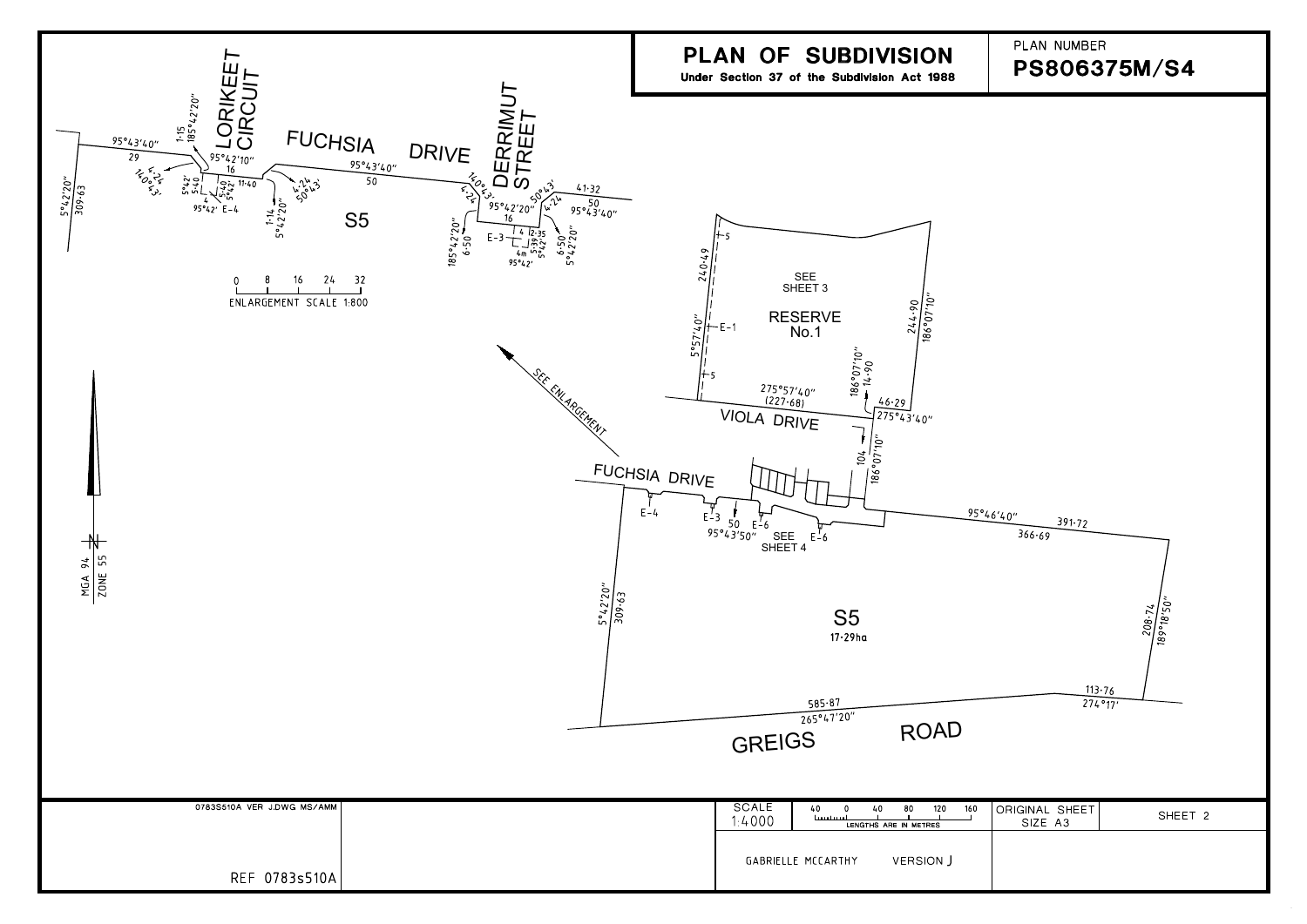

|                            | <b>PIVIVE</b>                                                                                               | 186°07'10'                 |         |
|----------------------------|-------------------------------------------------------------------------------------------------------------|----------------------------|---------|
|                            |                                                                                                             | SEE SHEET 2                |         |
| 0783S510A VER J.DWG MS/AMM | <b>SCALE</b><br>12.5<br>12.5<br>25<br>37.5<br>50<br>$\Omega$<br>1:1250<br>لسيستسيا<br>LENGTHS ARE IN METRES | ORIGINAL SHEET<br>SIZE: A3 | SHEET 3 |
| REF 0783s510A              | <b>VERSION J</b><br>GABRIELLE MCCARTHY                                                                      |                            |         |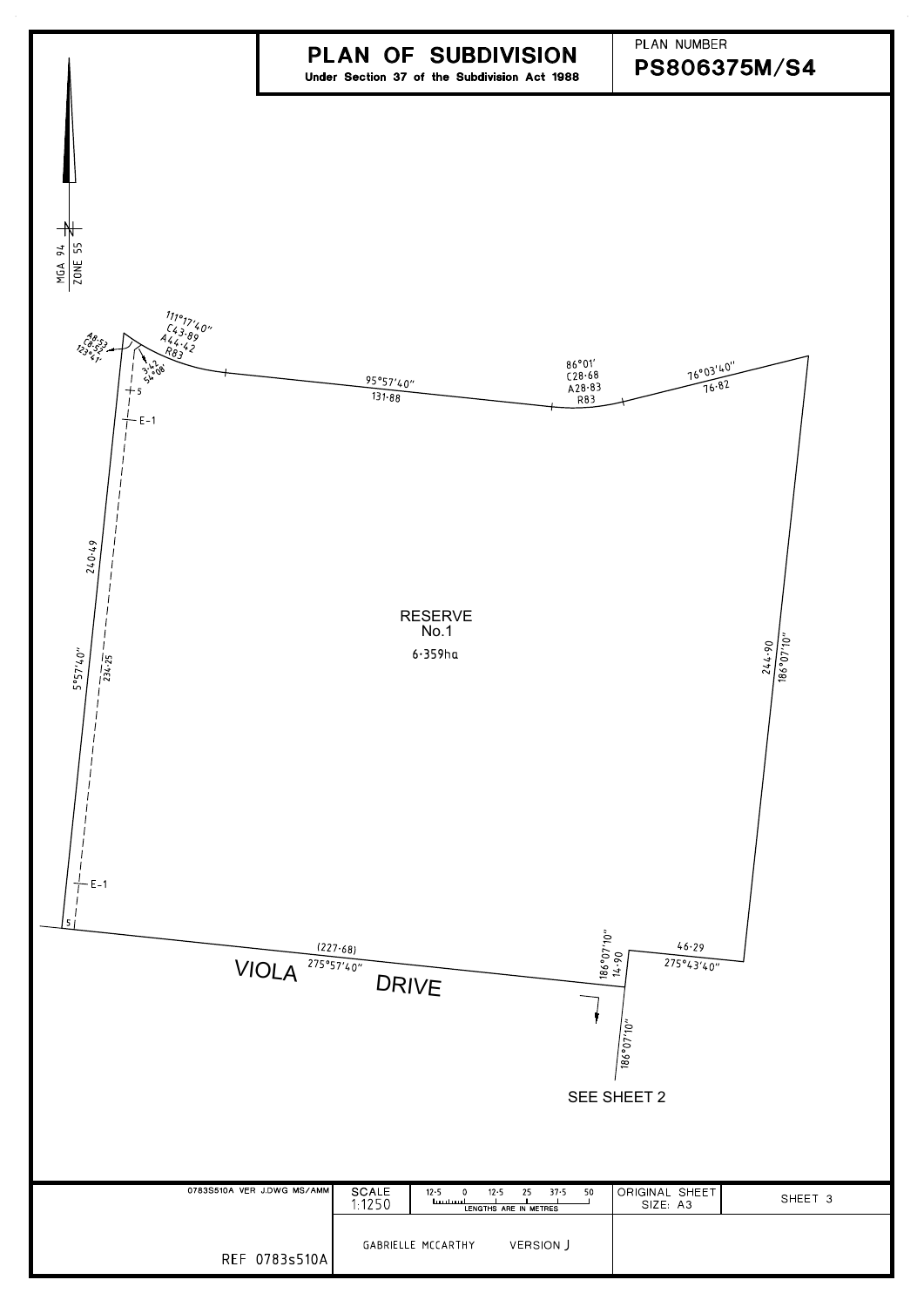